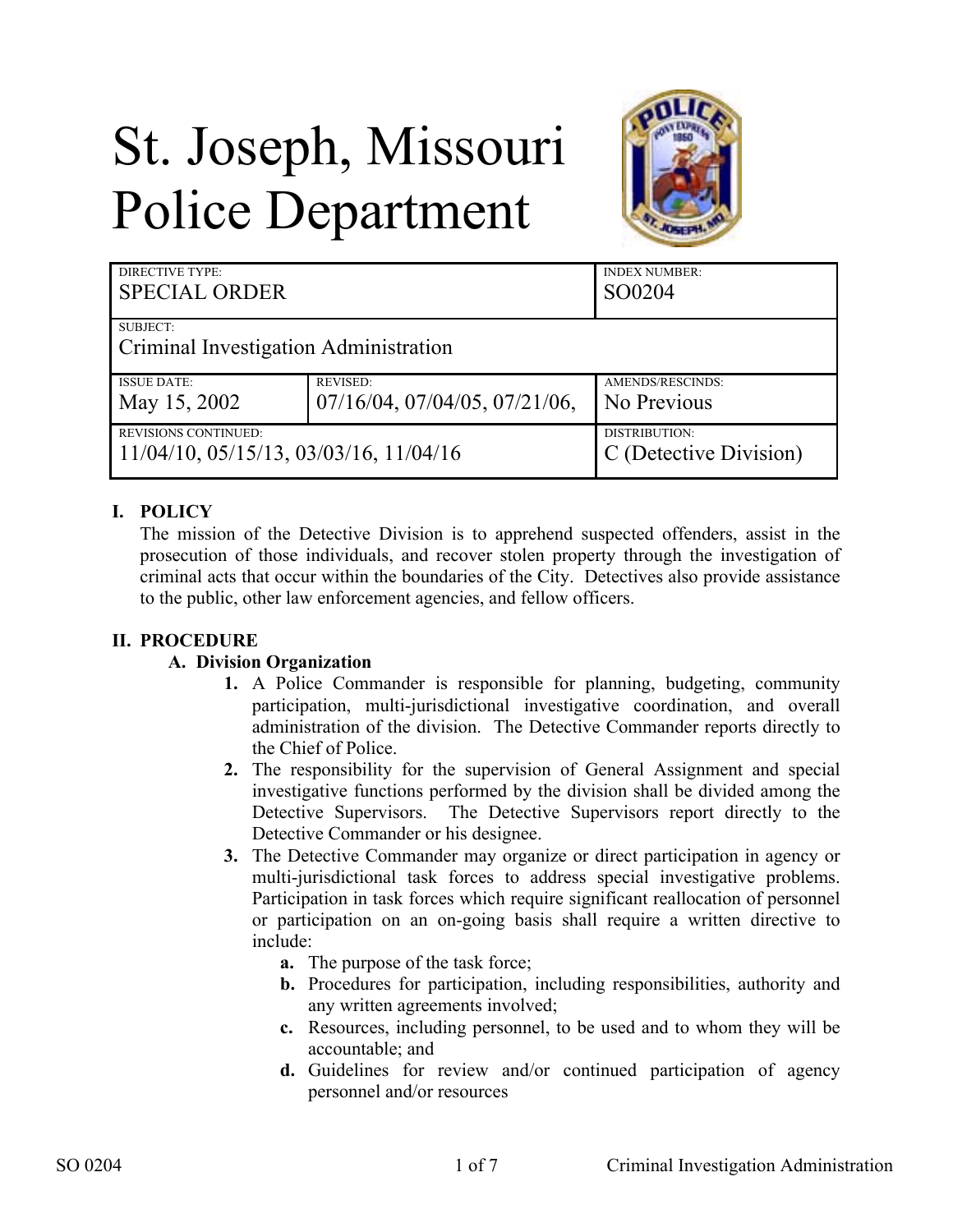## **B. Availability**

In order to maintain contact with the public, the routine operating period for the Detective Division shall be 0800-1600 hours daily. Specialized assignments will result in after-hours assignments as required.

- **1.** A supervisor shall be available 24 hours a day, seven days a week.
- **2.** Detective Supervisors will be on call for their specialized assignment. In the event a Detective Supervisor will be unavailable they shall designate an alternate and notify the Patrol Division and Communications Center.
- **3.** Crime Scene Investigator callout shall be by means of an on-call list maintained by the Detective CSI Supervisor. Communications Center personnel will call the CSI Supervisor, or alternate Detective Division Supervisor, when a request for CSI is made. CSI call-outs will then be made by the Detective Division Supervisor utilizing the on-call list.
- **4.** The Detective Division Commander or supervisor shall approve all emergency call in responses.
- **5.** Detective Division supervisors shall ensure that personnel periodically attend patrol briefings for the effective exchange of information.

## **C. Criminal Investigations**

- **1.** Criminal Investigations shall be conducted using all available sources. These sources include, but are not limited to interview and interrogation, witnesses, victims, other law enforcement agencies, utilities, banking facilities, and informants.
- **2.** When utilizing informants, investigators will follow the guidelines set forth in the Standard Operating Guideline, entitled "Confidential Informants".
- **3.** Use of surveillance and surveillance equipment is authorized. All personnel conducting such surveillance shall record the date, time, and location of the surveillance. Wire tapping shall not be utilized unless authorized by state or federal law pursuant to a warrant.

## **D. Collection, preservation, and use of physical evidence**

- **1.** The collection and preservation of physical evidence will be the responsibility of the appropriate division personnel investigating the offense unless criteria are met for a CSI call-out. Collection and preservation of evidence shall follow the guidelines set forth in the Forensic Evidence Handbook provided by the Missouri State Highway Patrol Forensic Laboratory and Department training.
- **2.** If further physical evidence is needed that was not located at the scene a search warrant or subpoena may be obtained following procedures established by law.

### **E. Background Investigations**

- **1.** Background investigations may be conducted in conjunction with various criminal investigations such as vice or white-collar crime.
- **2.** All background investigations shall be conducted with discretion and will remain confidential and available only to law enforcement agencies.
- **3.** Background information obtained shall be used only for the purpose of valid criminal investigations and that which is of no investigative value shall be purged.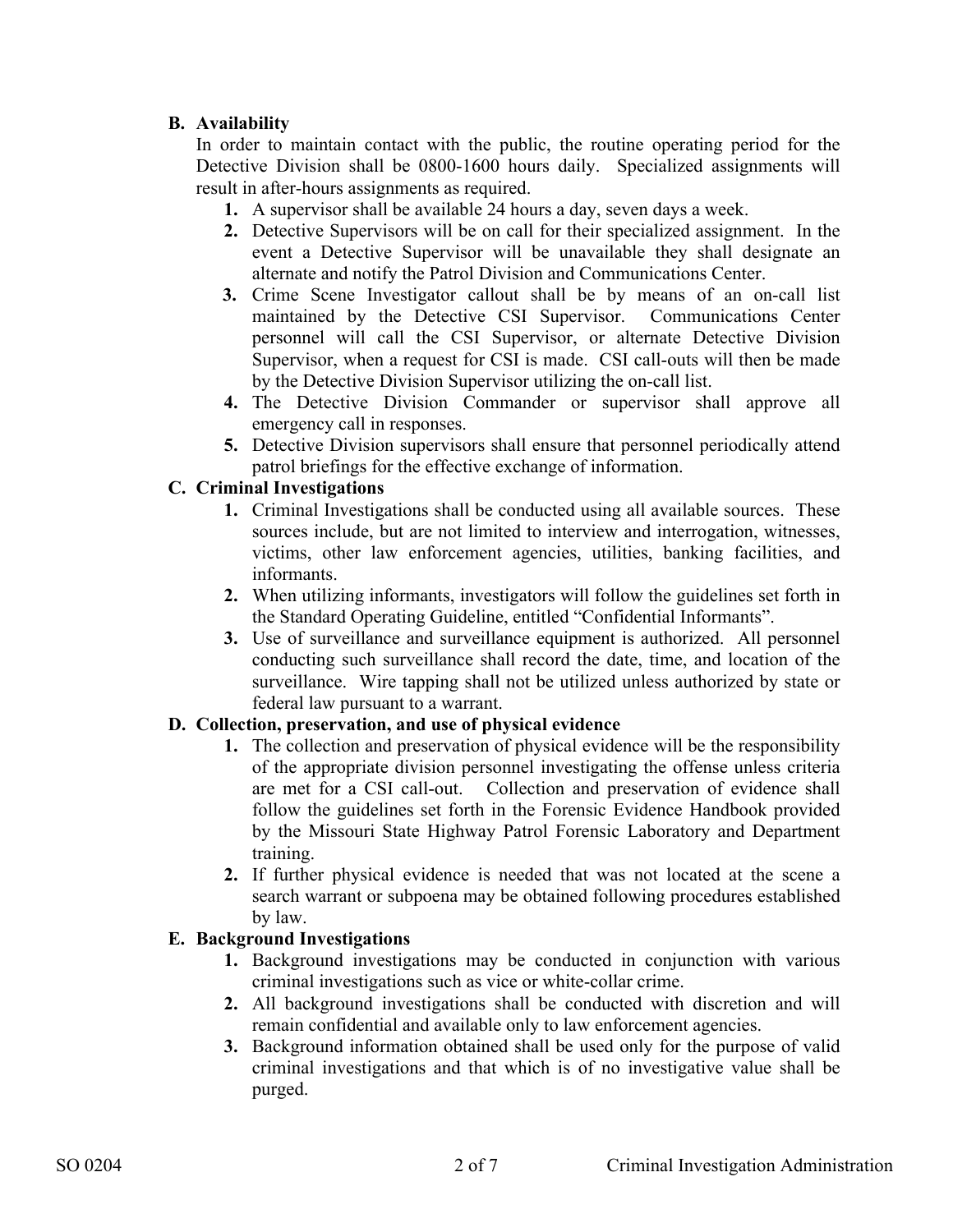## **F. Case Management System**

- **1.** All cases assigned for follow up investigation by the Detective Division shall be entered into the data files of the AEGIS computer system by the detective supervisor making the assignment.
- **2.** Information entered for each case shall include:
	- **a.** Detective assigned
	- **b.** Date assigned
	- **c.** Case number
	- **d.** Victim's name and address
	- **e.** Nature of the offense
	- **f.** Disposition of the case
		- **1)** Open
		- **2)** Suspended
		- **3)** Cleared by exception
		- **4)** Cleared by arrest
		- **5)** Unfounded
	- **g.** Number of suspects
- **3.** The Detective Division shall have functional control and authority over all continuing investigations.
- **4.** Supervisors shall review and screen all cases for solvability prior to assignment, and shall insure completion, suspension, or authorized extension after 30 calendar days. Screening prior to assignment, or suspension of an assigned case may be based upon the following criteria:
	- **a.** Lack of further leads or solvability factors.
	- **b.** Lack of investigative resources.
	- **c.** Prioritization of cases requires investigative effort be applied to more serious offenses.
- **5.** Homicide or suspected homicide cases shall remain open until cleared or unfounded.
- **6.** Case File Management
	- **a.** The case number assigned to the incident by communications will remain as its identifier throughout the process.
	- **b.** Each completed case file shall include at a minimum (if applicable):
		- **1)** Copy of original offense/incident report;
		- **2)** Criminal histories of all suspects;
		- **3)** Fingerprint (ten-print) card of suspect;
		- **4)** Statements of witnesses;
		- **5)** Statement of victim;
		- **6)** Statement of suspect;
		- **7)** Detective's synopsis of the case; and
		- **8)** Copy of physical evidence custody report.
	- **c.** Active investigative case files shall be kept until final disposition, and may be reviewed for administrative and investigative reasons with the approval of the detective supervisor.
	- **d.** Upon completion of the investigation all original reports are forwarded to the department records unit.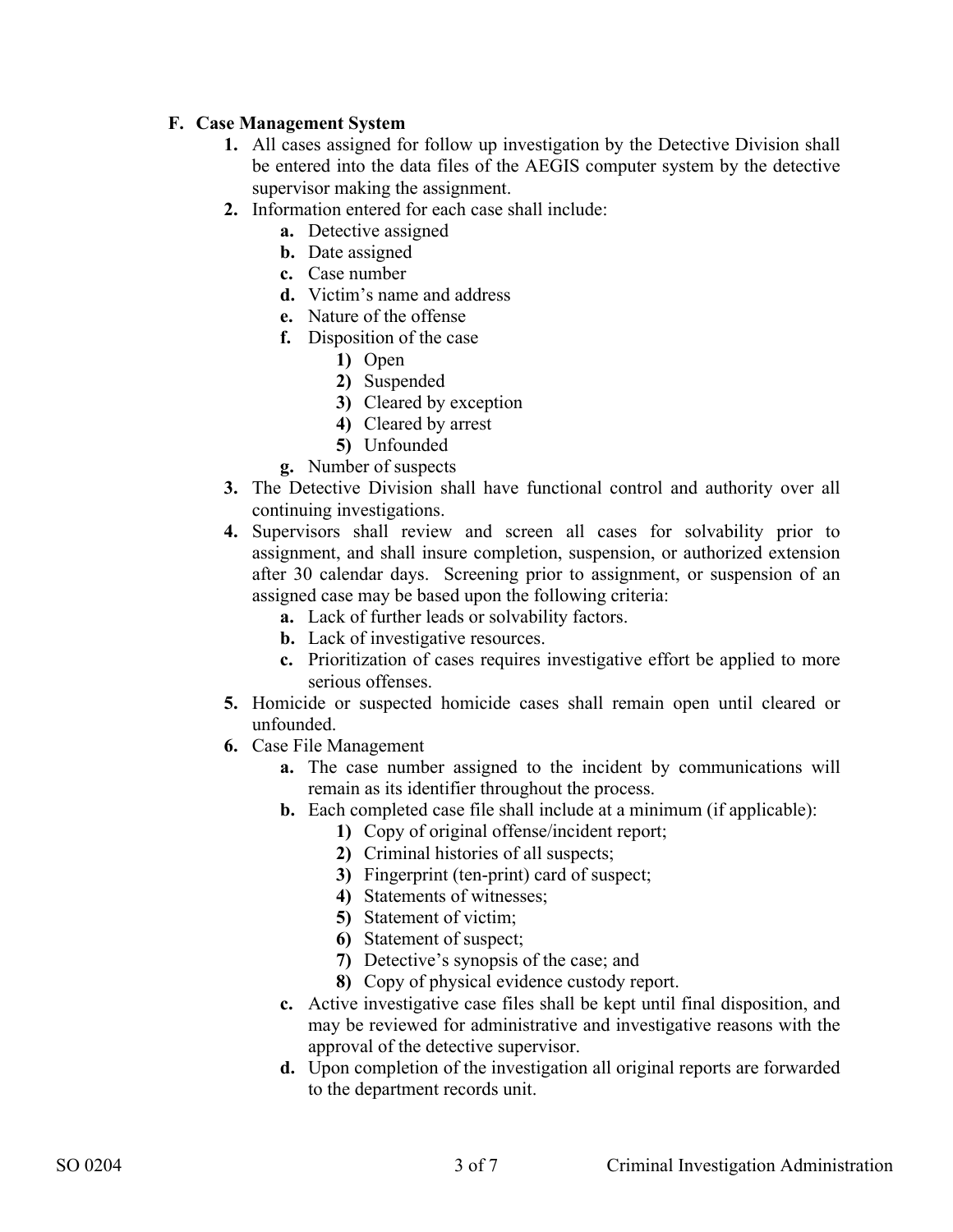**e.** The Detective Division also maintains copies of reports that are not assigned. These reports are maintained according to district of occurrence.

## **G. Investigative Accountability**

- **1.** The Patrol Division will conduct all preliminary investigations unless they are referred to or initiated by the Detective Division.
- **2.** The Patrol Division will be responsible for the follow up investigation of misdemeanor property damage and traffic related offenses when practical.
- **3.** The Detective Division shall be responsible for the investigation of felony crimes and for selected misdemeanors and infractions.
- **4.** Felony narcotics offenses may be referred to the Street Crimes Unit or the Buchanan County Drug Strike Force.
- **5.** The Detective Division shall investigate juvenile felonies.
- **6.** The Detective Division shall conduct the preliminary investigation as well as the follow-up investigation of all officer involved shootings.
- **7.** Each case shall be assigned to a single detective. The assigned detective shall continue to be responsible for the case investigation until the case is cleared, suspended, or reassigned by a detective supervisor and the appropriate documentation is entered into the case management system.

## **H. Preliminary Investigation Review**

- **1.** Upon receipt of the offense report the Detective Supervisor should review it to determine what follow-up is required.
	- **a.** Things to be considered are:
		- **1)** Is suspect in custody?
		- **2)** Is sufficient evidence available to conduct a follow-up?
		- **3)** What physical evidence does exist?
		- **4)** Was a thorough preliminary investigation conducted?
		- **5)** Is there stolen property that can be identified?
		- **6)** Can witnesses be identified?
		- **7)** Is a pattern or method of operation evident?
	- **b.** If a suspect is in custody the Detective Supervisor should immediately determine what the suspect was arrested for and when the twenty-four hour probable cause holding time expires.

### **I. Follow-up investigative techniques**

- **1.** The victim of the crime should be contacted and advised that a follow-up is being conducted, and if appropriate, their rights under the Missouri Crime Victim's Bill of Rights. Additional information should be obtained if necessary to the investigation.
- **2.** Witnesses should be interviewed if further clarification is needed on the case.
- **3.** The suspect should be located and interviewed.
- **4.** If the suspect is not in custody and probable cause has been established, every effort should be made to locate and arrest the person. If either a search warrant or felony arrest warrant is obtained, a Search Warrant Threat Assessment form (SJPD 0100) will be completed to determine if SRT should be involved with the mission. The original Assessment form will be sent to the SRT Commander, with a copy to the Intelligence Officer.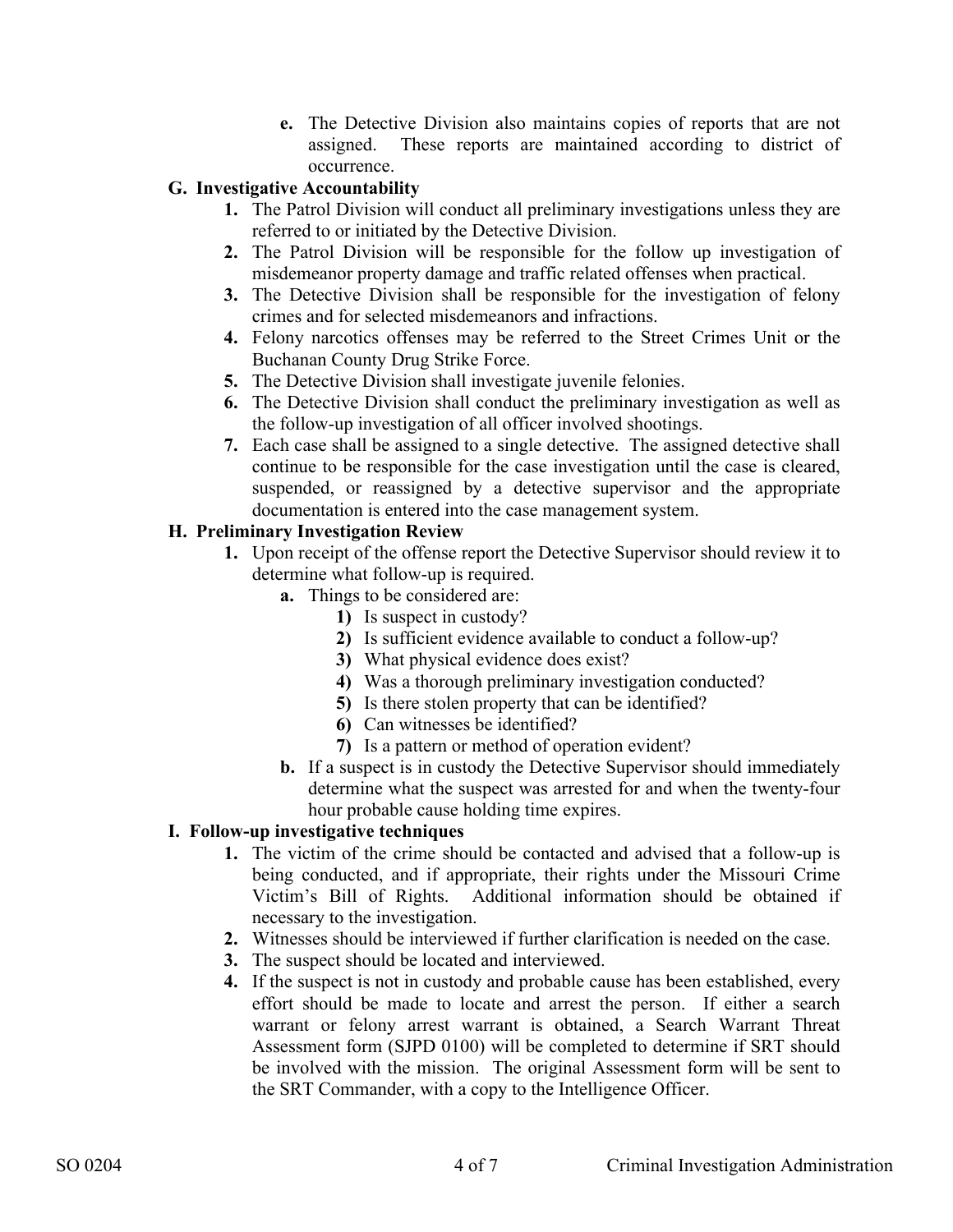- **5.** Physical evidence obtained at the scene should be reviewed. If tests are needed to link the suspect to the crime or to determine if the evidence is contraband the evidence should be sent to the appropriate lab for analysis.
- **6.** If circumstances support the action, a canvass of the area around the crime scene should be conducted.
- **7.** A review of the suspect's criminal history, and departmental records should be completed.
- **8.** Investigating officers should seek additional information from uniformed officers, informants, etc.
- **9.** Requests through the media for citizen assistance in identifying or locating suspects or victims (AMBER plan) may be in order. The use of Crimestoppers should also be considered.
- **10.** A try-to-locate should be completed on the suspect if they are not in custody and sufficient identifiers are available.
- **11.** The use of a photo array may be necessary to form a positive identification of the suspect.
- **12.** Surveillance may be necessary to locate and apprehend the suspect.
- **13.** Investigators may need to use the FACES program to make a composite of the suspect or victim.
- **14.** Technical aids for the detection of deception, such as polygraph, may be utilized with supervisory approval. When such aids are used, only personnel certified in their use shall administer them.

#### **J. Career Criminals**

- **1.** A career criminal shall be defined as any person recognized by RSMo (Sections 558.016, 558.018) as a prior offender, dangerous offender or persistent sexual offender.
- **2.** All felony cases assigned for follow-up investigation to the Detective Division require the investigator to conduct an NCIC criminal-history check on all identified suspects. The report that is generated will list all felony convictions on the suspect.
- **3.** The assigned investigator shall review the criminal history check and identify all career criminals as defined in Section II.J.1.
- **4.** Once identified as a career criminal the investigator will ensure a thorough and expedient investigation is completed.
- **5.** If additional resources are needed to complete the investigation the investigator will contact his supervisor to obtain them.
- **6.** The investigator will submit a completed case report to the appropriate prosecutor's office with the criminal history on the suspect attached.
- **7.** Requests from the prosecutor's office for further follow-up investigation will become a priority and every reasonable effort will be made to obtain the information and return the case to the prosecutor's office.

### **K. Vice, Drugs and Organized Crime**

**1.** Complaints of this nature may be initially documented according to Department guidelines for reporting, including the protection of sensitive investigative material.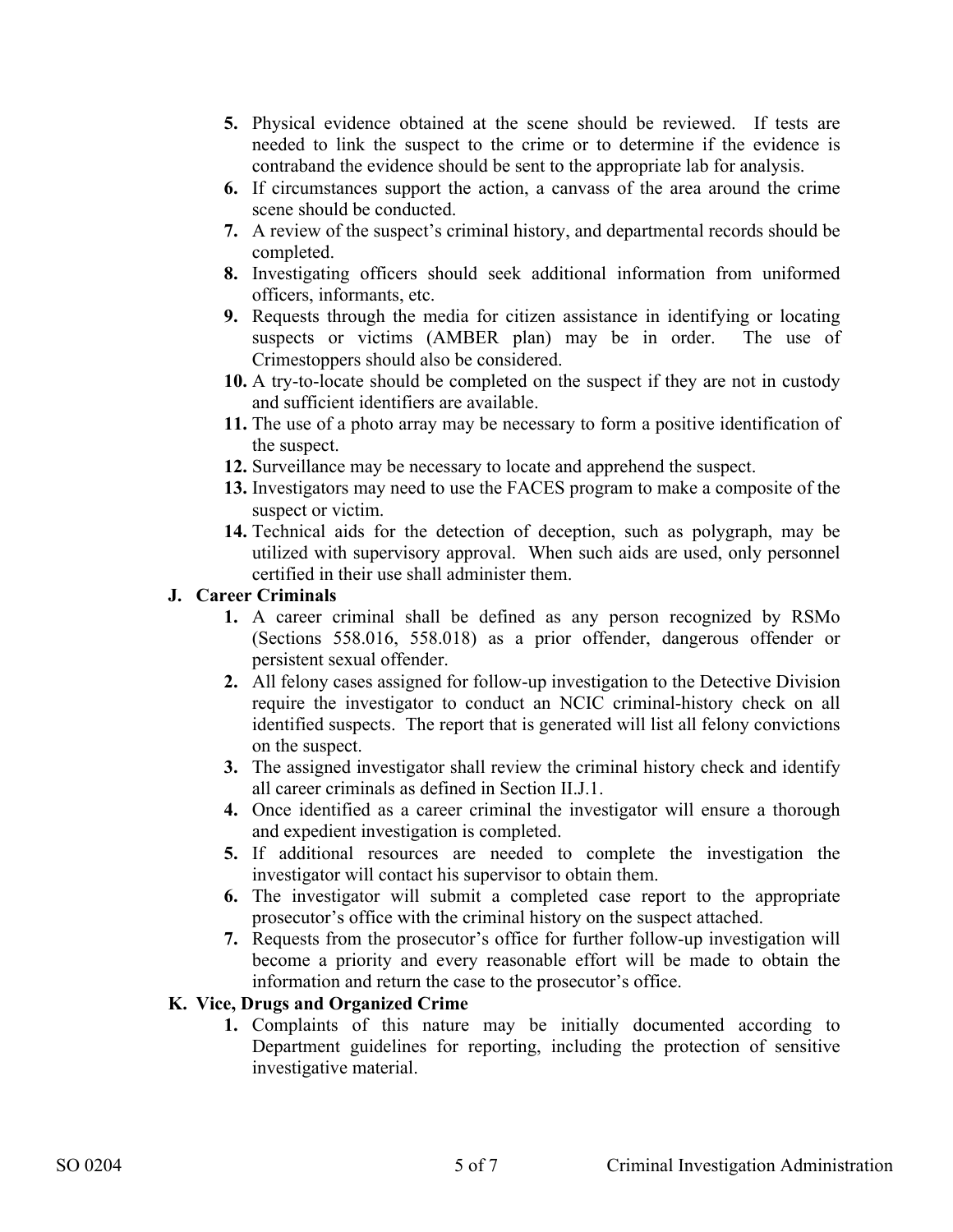- **2.** Extended narcotics investigations will normally be conducted by the Street Crimes Unit but may be referred to or worked in coordination with the Buchanan County Drug Strike Force.
- **3.** Records of complaints received and information transmitted to and from other agencies shall be maintained in a manner which ensures the integrity of any related investigations.
- **4.** In sensitive, major and/or extended cases, the Detective Commander may assign a Case Information Detective. This person shall be responsible for maintaining investigative records and reports associated with the case independently from central records during the investigation.
- **5.** Commanders shall notify the Chief at weekly staff meetings of notable investigations performed by their division in these areas, except when the sensitivity of the case requires private notification.

## **L. Warrant Service**

- **1.** Members of the St. Joseph Police Department shall complete a threat assessment form, and follow its guidelines prior to being involved in the service of any search warrant occurring at an unsecure location. An unsecure location is defined as any location outside of a law enforcement agency.
- **2.** Officers should complete the Threat Assessment form and follow it's guidelines for the service of an Arrest Warrant for a Dangerous Felony when time allows. This policy is not intended to restrict officers from doing their daily job and looking for wanted individuals, but officers should strongly consider completing the assessment form when they are going to a specific location to arrest an individual with a serious felony warrant or history of violence.
- **3.** Nothing in the policy above shall preclude investigating officers from completing a threat assessment form/consulting with SRT leadership prior to executing either arrest or search warrants. The safety of our community and officers shall be the top priority at all times and should guide decision making related to warrant service.

### **M. Covert Operations**

- **1.** On occasion, members may be required to perform surveillance, undercover operations, raids, and/or other special operations requiring the mobilization and coordination of personnel and assets. In these situations, the following procedures will be followed:
	- **a.** A complete Operations Plan must be prepared and submitted for approval through the chain of command to the appropriate Captain or Division Commander.
	- **b.** A person will be designated for supervision and/or coordination.
	- **c.** A briefing will occur to familiarize those involved with the objective and details of the Operation Plan. Operational details include procedures for observation, roles and responsibilities, arrest, officersafety, equipment, communication, tactical concerns, contingency plans and completing a Threat Assessment Form.